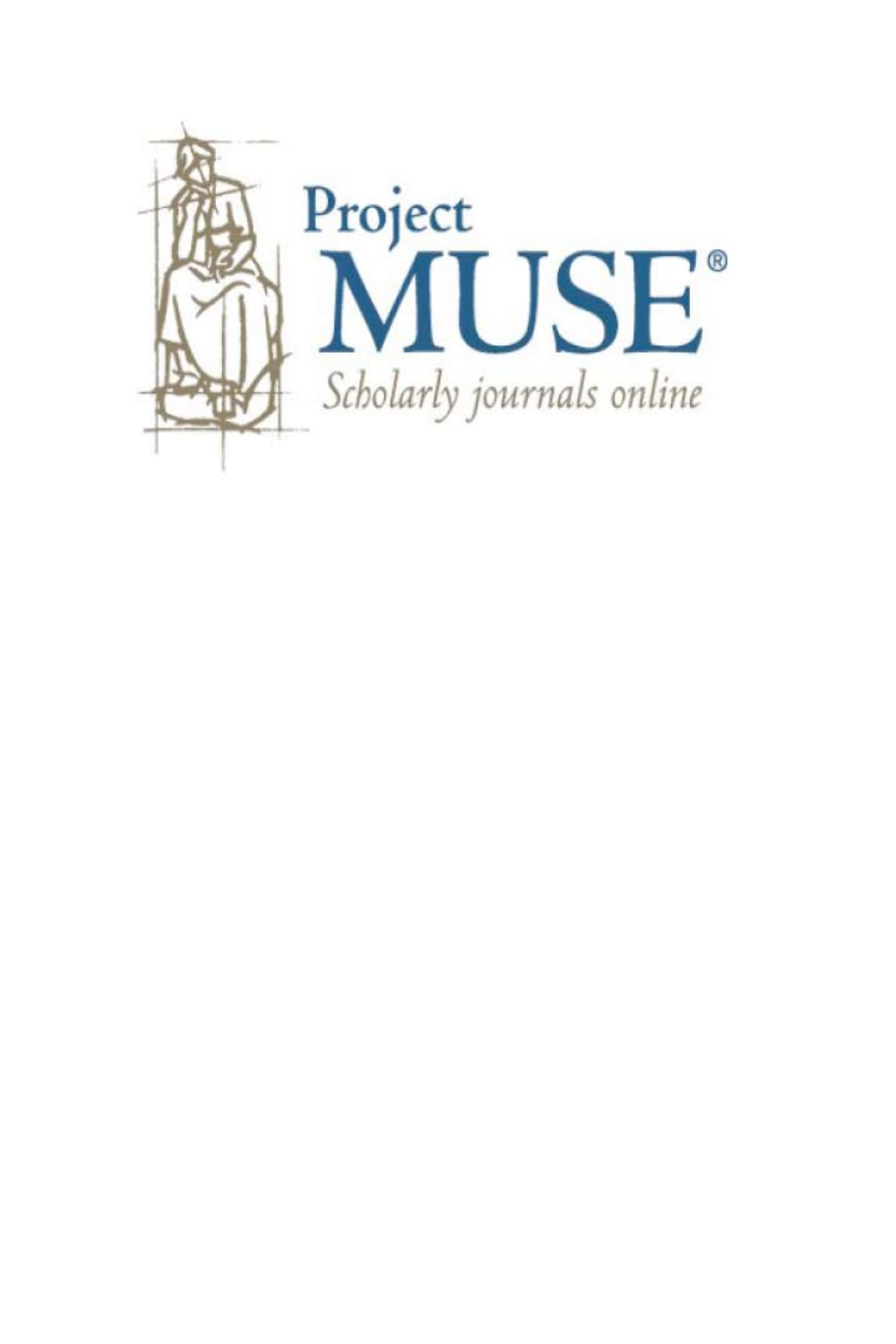# **Barriers to Health and Social Services for Street-Based Sex Workers**

Steven P. Kurtz, PhD Hilary L. Surratt, PhD Marion C. Kiley, MPA James A. Inciardi, PhD

*Abstract:* Homelessness, poverty, drug abuse and violent victimization faced by street-based women sex workers create needs for a variety of health and social services, yet simultaneously serve as barriers to accessing these very services. The present study utilized interview (*n* = 586) and focus group (*n* = 25) data to examine the service needs and associated barriers to access among women sex workers in Miami, Florida. Women most often reported acute service needs for shelter, fresh water, transportation, crisis intervention, and drug detoxification, as well as long-term needs for mental and physical health care, drug treatment, and legal and employment services. Barriers included both structural (e.g., program target population, travel costs, office hours, and social stigma) and individual (e.g., drug use, mental stability, and fear) factors. Bridging these gaps is tremendously important from a public health perspective given the disease burden among this population. Recommendations include service staff training, outreach, and promising research directions.

*Key words:* Prostitution, drug use, homelessness, health services, sex work.

 $\bigcap$  treet-based sex workers are embedded in a complex web of social environments  $\bigcup$  that make them a very important population to reach with health and social services. Many are homeless, and drug abuse in this population is common. $1-9$ Significant numbers of street-based sex workers have histories of childhood sexual and physical abuse, increasing their susceptibility to mental and emotional problems.<sup>10-14</sup> Violent victimization at the hands of "dates" (clients, or "johns"), boyfriends, and other predators continues to play a large role in their adult lives.<sup>8,11,15-</sup>  $19$  Indeed, many of these problems are self-perpetuating, in that  $(1)$  childhood sexual and physical abuse beget drug addiction, homelessness, and associated street survival strategies, including sex work; and (2) the trauma from living on the street results in attempts at self-medication and escape, increasing the need for drugs and the activities necessary to pay for them.5,20–26

All of these factors (childhood trauma, drug use, homelessness, poor hygiene, sex work, and street life) contribute to mental and physical health problems that

*Received April 27, 2004; revised January 11, 2005; accepted February 28, 2005.*

*DR. KURTZ is Associate Scientist, DR. SURRATT is Associate Scientist, MS. KILEY is Field Site Director, and DR. INCIARDI is Professor and Director, all at the University of Delaware's Center for Drug and Alcohol Studies. Dr. Kurtz can be reached at skurtz@udel.edu.*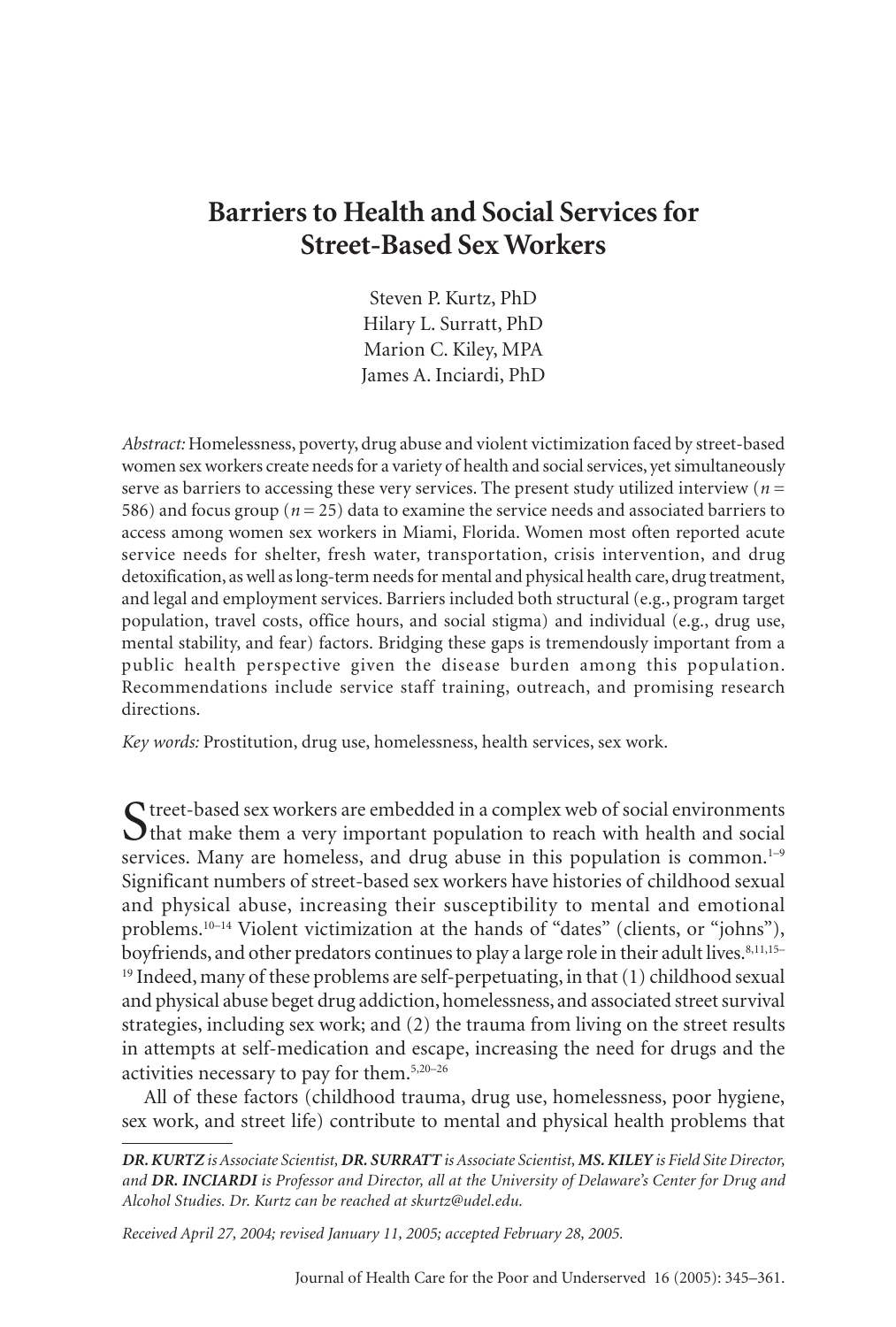require attention. Studies documenting the link between HIV and sexually transmitted infections, drug use, and prostitution are numerous.<sup>3,27-33</sup> In a rare qualitative study of the needs of women street-based sex workers, mental health care and drug treatment were cited as second only to basic food and shelter needs in importance.<sup>34</sup>

Despite these myriad health and social problems, studies of homeless women and of women drug users highlight numerous barriers to accessing necessary services, including the structure of care systems<sup>35</sup>; provider resistance<sup>36</sup>; prioritization by women of acute over preventive care<sup>37</sup>; learned helplessness, depression and low self-esteem<sup>38</sup>; and cost and waiting times.<sup>39</sup>

For the most part, these studies have been carried out with women residing in housing shelters. However, the very nature of women sex workers' income-generating activities keeps them from seeking the protections and services offered by mainstream charitable and governmental organizations. Homeless shelters generally observe strict curfews and prohibit any form of illicit drug use. Neither of these rules is conducive to sex work, which is usually most profitable in the evening hours.<sup>7</sup> Fear of discrimination and arrest has also been cited as a reason these women do not seek out care.<sup>40</sup> Thorough studies on the needs for and barriers to services among this population appear to be nonexistent. Therefore, the present study, an outgrowth of a larger HIV prevention research effort, was designed to assess the health and social service needs and the associated barriers to access among street-based women sex workers in Miami, Florida.

#### **Methods**

Quantitative data for this analysis are drawn from baseline interviews conducted as a part of a research project testing the effectiveness of two brief HIV/AIDS and hepatitis risk-reduction interventions. To be eligible, participants must be at least 18 years old and have (1) traded sex for money or drugs at least three times during the 30 days prior to recruitment; and (2) used heroin and/or cocaine three or more times per week during that same period. The 586 women described in this report entered the program between March 2001 and November 2003.

**Recruitment and informed consent.** Because women sex workers are a hard-toreach population that is difficult to find through the use of traditional outreach workers,<sup>7</sup> this study employed active sex workers as client recruiters. Using standard multiple-starting-point snowball sampling techniques and chain referral strategies $41$ in specific neighborhoods where rates of drug use and sex work are known to be high, client recruiters made contact with potential participants on the streets both day and night. These active sex workers have access to and credibility with a variety of local drug user and sex worker networks. Although the plan does not ensure a totally unbiased sample, the use of multiple starting points and numerous client recruiters eliminates the problem of drawing all respondents from only one social network.

Any client who expressed an interest in recruiting and who kept an appointment for a one-on-one orientation session with the project site director was eligible to become a recruiter. Although the financial incentive (\$20 per qualifying recruit)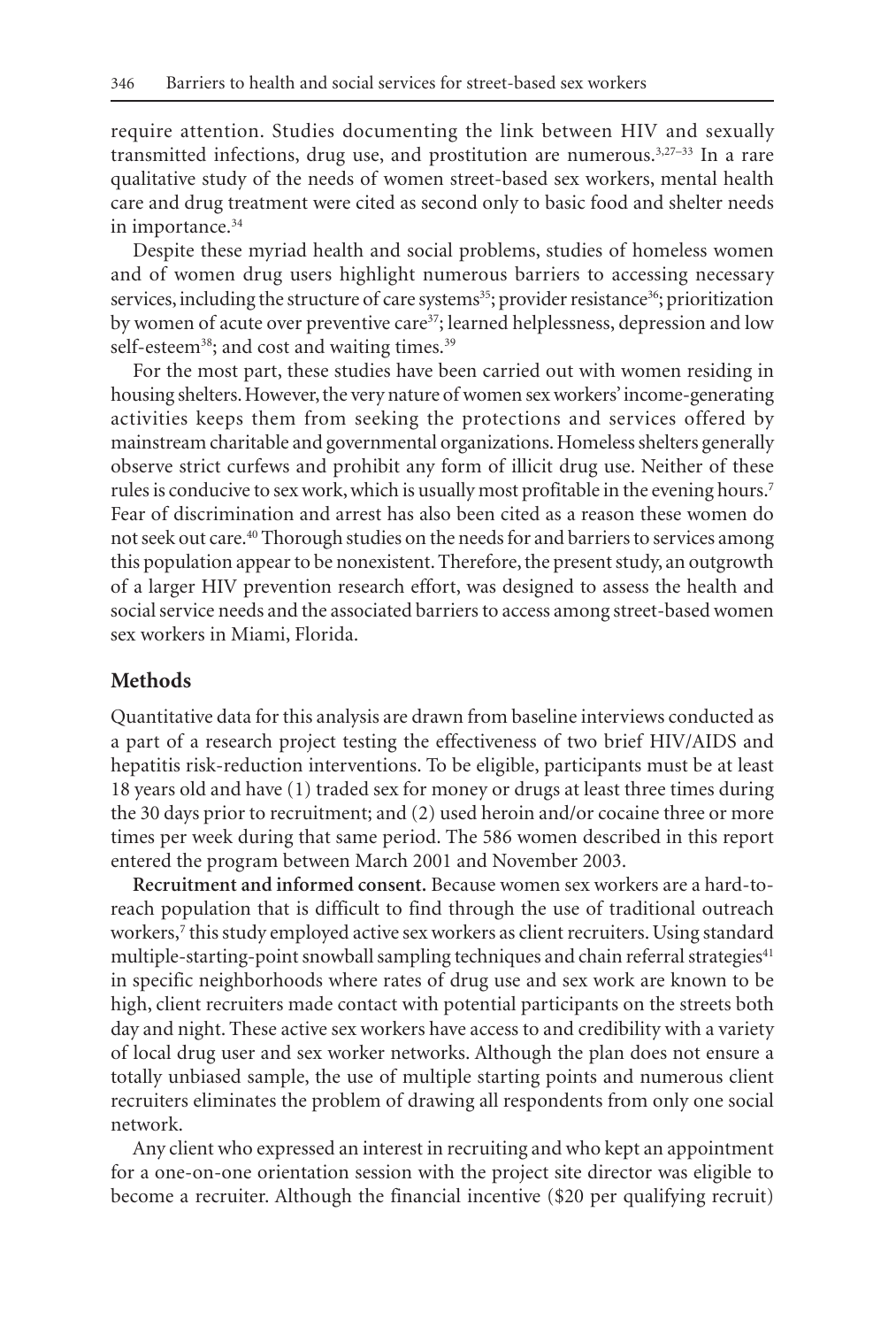was an important motivator, many clients also saw the recruitment of others into the project as a way to help other women. Some were also attracted by the opportunity to be productive and to engage in paid employment that did not include sex work. Most recruiters only referred one or two acquaintances. Those who voiced a greater long-term interest and who demonstrated success in making outreach contacts in multiple neighborhoods were given more advanced individual and small group training, including training for skills in targeted sampling, finding very hard to reach populations, role playing, and trouble shooting.

The most difficult aspects of retaining productive recruiters included the following: (1) as drug-involved women sex workers, even the most dedicated recruiters had some difficulties in meeting the scheduling demands of the project; (2) the project did not generate enough consistent income for women who were interested in and capable of holding a full-time job; and (3) transience and homelessness made scheduling and rescheduling appointments with both recruiters and recruits difficult. Nevertheless, more than 95% of all project clients were referred by client recruiters. About 12 women became highly trained recruiters during the course of the project, successfully referring more than 10 clients each. (A few referred more than 30.)

All contacts in the street represented prescreening interviews. Those meeting project eligibility requirements were scheduled for appointments at the project intervention center, where they were rescreened by project staff members. After eligibility was confirmed, informed consent was obtained and urine testing was conducted for cocaine and opiates. Interviews were conducted using a standardized data collection instrument developed by the study investigators and took about 1 hour to complete. After the baseline interview was completed, the client was randomly assigned to one of two alternative HIV and hepatitis prevention interventions. Testing for HIV and hepatitis A, B, and C was provided on a voluntary basis; clients received relevant risk reduction literature and service referrals, as well as a hygiene kit containing a variety of risk reduction materials.

**Site and sample characteristics.** The recruitment process and eligibility requirements, as well as the location of the program headquarters, influence the characteristics of the sample to some degree. The project's intervention center is located just east of Miami's Biscayne Boulevard, a more than 15-mile long major thoroughfare extending from the Broward County line into downtown Miami. An 80-block stretch at the lower end of the Boulevard is a major sex worker "stroll." Some 90% of the women in the sample who specified a particular neighborhood for their sex work indicated areas within the boundaries of eight ZIP Codes along the main stroll. Almost half (46.3%) concentrated their work within three ZIP Codes centered on the stroll.

The social geography of the Boulevard is relevant for understanding the ethnic concentration of the sample. Although over 57% of Miami-Dade County's population is Hispanic,<sup>42</sup> the sex work district for most of the Hispanic populations (Little Havana) lies near and around Miami's second major stroll (*Calle Ocho,* 8th Street), which enters the city center from the west. Latina sex workers (and Latino dates) are concentrated along that strip, and are both further away from and less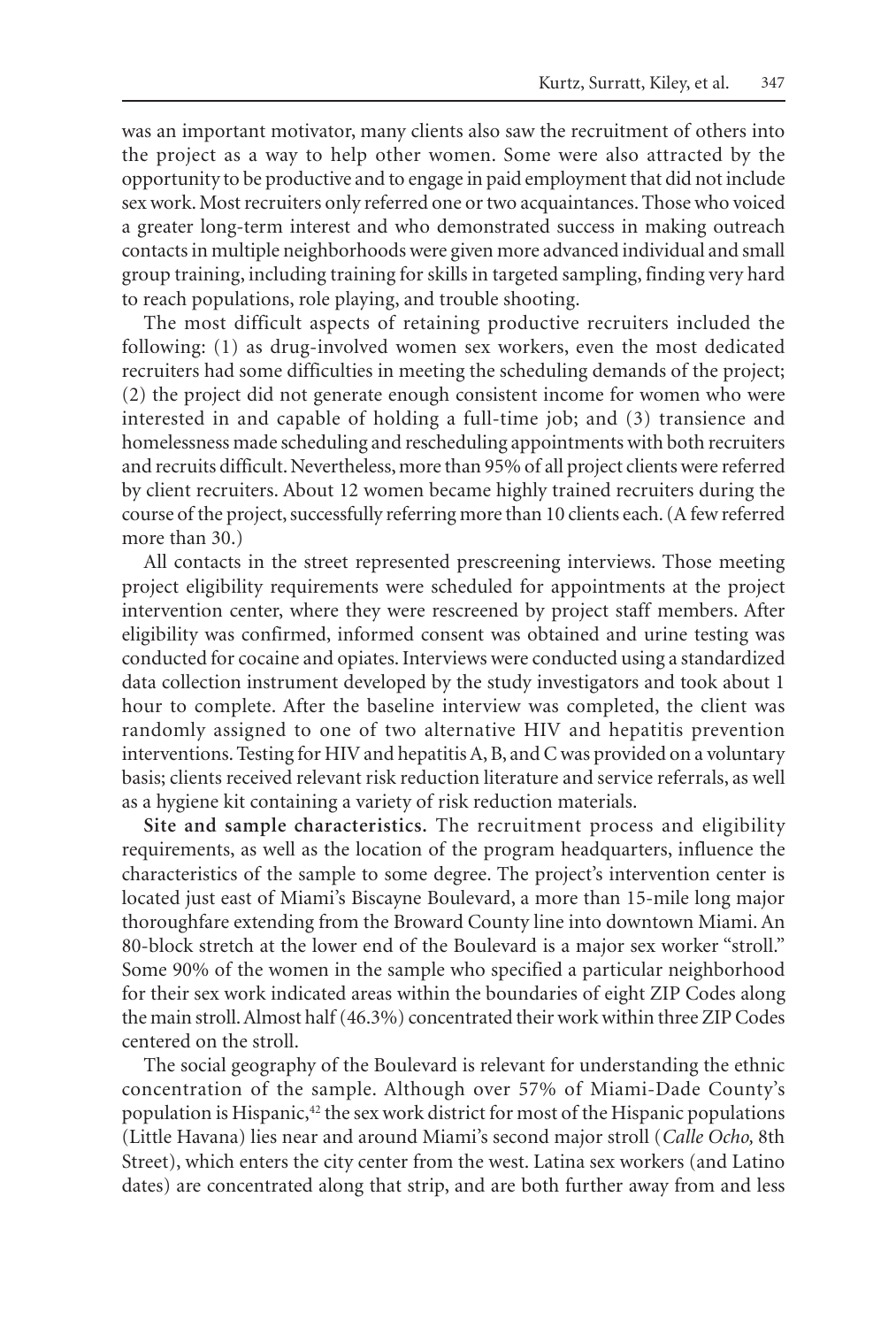likely to be comfortable in the primarily English-speaking area where the intervention program is located.

Outreach far beyond the intervention center site was impractical within the context of the present study, in which large numbers of homeless and transient clients were followed for a full 12 months from intake. Given the frequent difficulties in contacting these clients, the fixed location and hours of operation of the center enabled women to drop by to visit with staff, introduce potential recruits, provide staff with updated locator information, or reschedule appointments at their convenience. Clients also appreciated the security measures afforded by the large home and fenced yard within which the project is housed.

**Data collection.** Baseline interviews included extensive questions about demographics, drug use and treatment history, health and health risks, HIVtransmission knowledge, sex work practices, sexual behaviors, mental health, and social service needs using the Revised Risk Behavioral Assessment.<sup>43</sup> Particularly relevant to this report, homeless status was assessed by the question, "Are you currently homeless?" Women's health and social service needs were collected from responses to the open-ended question, "What kind of community service do you most need?" The Child Trauma Questionnaire—Short Form<sup>44</sup> was used to assess childhood physical and sexual abuse. Physical abuse is defined here as any positive response to one or more of five Likert-type items, such as, "When you were growing up, how often is it true that people in your family hit you so hard that it left you with bruises or marks?" Sexual abuse is defined as any positive response to one or more of five similar items, such as, "When you were growing up, how often is it true that someone tried to touch you in a sexual way or tried to make you touch them?" All interviews were administered by trained English–Spanish bilingual interviewers who were able to assess respondents' ability to complete the interview at the scheduled time (respondents who were high on alcohol or drugs upon arriving for a scheduled interview were asked to reschedule) as well as to clarify the meanings of questions that were not clearly understood.

In addition, this report was informed by data from six focus groups held in August and September 2003. Following informed consent using a protocol approved by the University's Institutional Review Board, focus group discussions lasting 60–90 minutes were conducted and audiotaped. Participants identified themselves on the tape using a pseudonym. The focus groups included 25 women from the larger study. Discussions were guided by an interview schedule that probed the following themes: (1) the meaning and nature of homelessness among the population; (2) how women manage their health, safety, and survival needs on the street; and (3) the availability and suitability to them of health and social services in the community. These women ranged in age from 32–54 years; 14 of them were African American, 9 non-Hispanic white/Anglo, 2 Latina, and 1 Native American. Participants were selected to attend a particular session based on whether or not they considered themselves to be homeless at the time of the focus group, because the researchers believed that homeless and housed women might have different needs and face different barriers to service. The age and ethnic distributions of the 13 homeless and the 12 housed women were quite similar.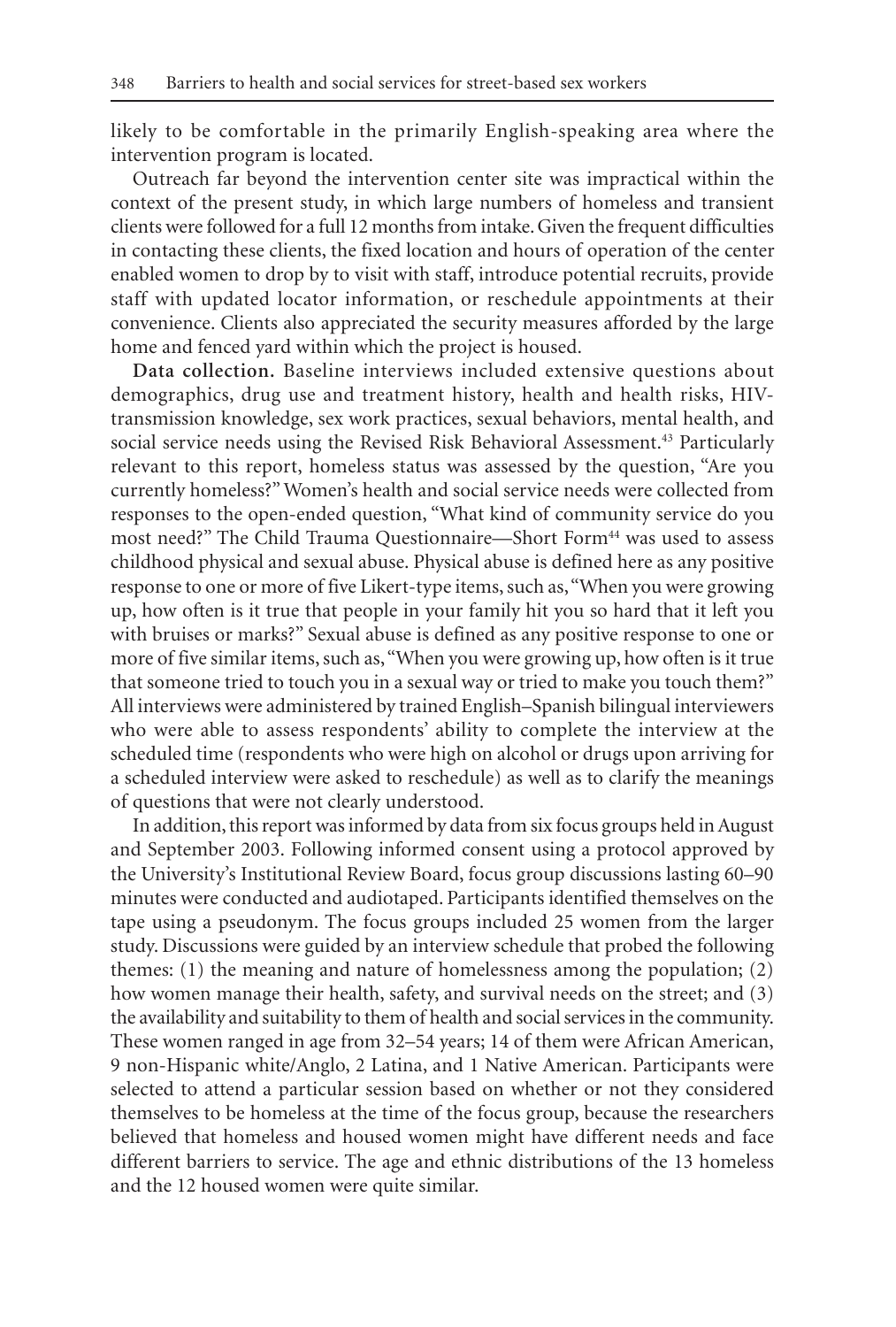Finally, eight focus group participants also contributed to two work group sessions that were dedicated to an agency-by-agency review of local health and social service availability, accessibility, and suitability. Participants in all groups were compensated \$25 for their time.

**Analyses and interpretation.** Data from the interview questionnaires were analyzed using a standard statistical package (SPSS Rel. 11.5.1, Chicago: SPSS, Inc.). Focus group sessions were transcribed using pseudonyms to identify individual speakers. The transcribed texts were segmented and coded while retaining their links to the original speakers and contexts<sup>45,46</sup> using QSR N6 text analysis software. Although the interview schedule targeted specific aspects of homelessness and community service needs, coding categories used in the analyses were not predetermined. Because this was an exploratory study, the themes emerged from the data following a grounded theory approach.<sup>47</sup>

#### **Results**

**Demographic characteristics.** Research and popular culture indicate that sex workers are of many types, ranging from highly paid call girls who work independently with a "book" of steady "monied" customers accumulated through clients' word of mouth,<sup>48</sup> to the down-and-out "crack whores" and "skeezers" who populate inner city streets and crack houses "turning tricks" for as little as a few hits on a crack pipe.49 The great majority of the women encountered in this study are situated at or close to the latter end of this continuum, with almost all reporting that they were physically and mentally exhausted from surviving on the streets for many years.

Some 78% of the participants were over 30 years of age, and over half (52.4%) had less than a high school education. For reasons already noted, the sample is largely African American and non-Hispanic white/Anglo. As evidence of the women's social isolation, fewer than 12% lived with a husband or other committed partner. Although a sizeable majority (66%) had children younger than 18, few respondents (28.4%) lived with their children. Most often, the children lived with a grandparent. A small majority (56.8%) received at least some legal income, which largely consisted of government assistance (30.2%) and/or family (37.5%) support. Almost none (5.6%) received income from legal employment (Table 1.)

**Homelessness***.* Almost half (42%) of the study participants responded affirmatively to the question, "Are you currently homeless?" Of these, 131 women reported living on the streets, 69 in someone else's home or apartment, 32 in shelters, and 14 in a variety of other places. Because some of these circumstances did not match widely accepted ideas about homelessness, housing and homelessness were major areas of discussion during the focus groups. We found that focus group respondents' definitions of homelessness varied across both individuals and contexts. For some women, homelessness was defined strictly as living on the street, so that even if they were sleeping at temporary public shelters they considered themselves housed. Several other participants said that they were staying at the homes of friends or relatives, yet considered themselves to be homeless. Most frequently, the latter kind of homelessness involved an agreement with the owner or renter of the dwelling according to which the woman was responsible for coming up with a daily or weekly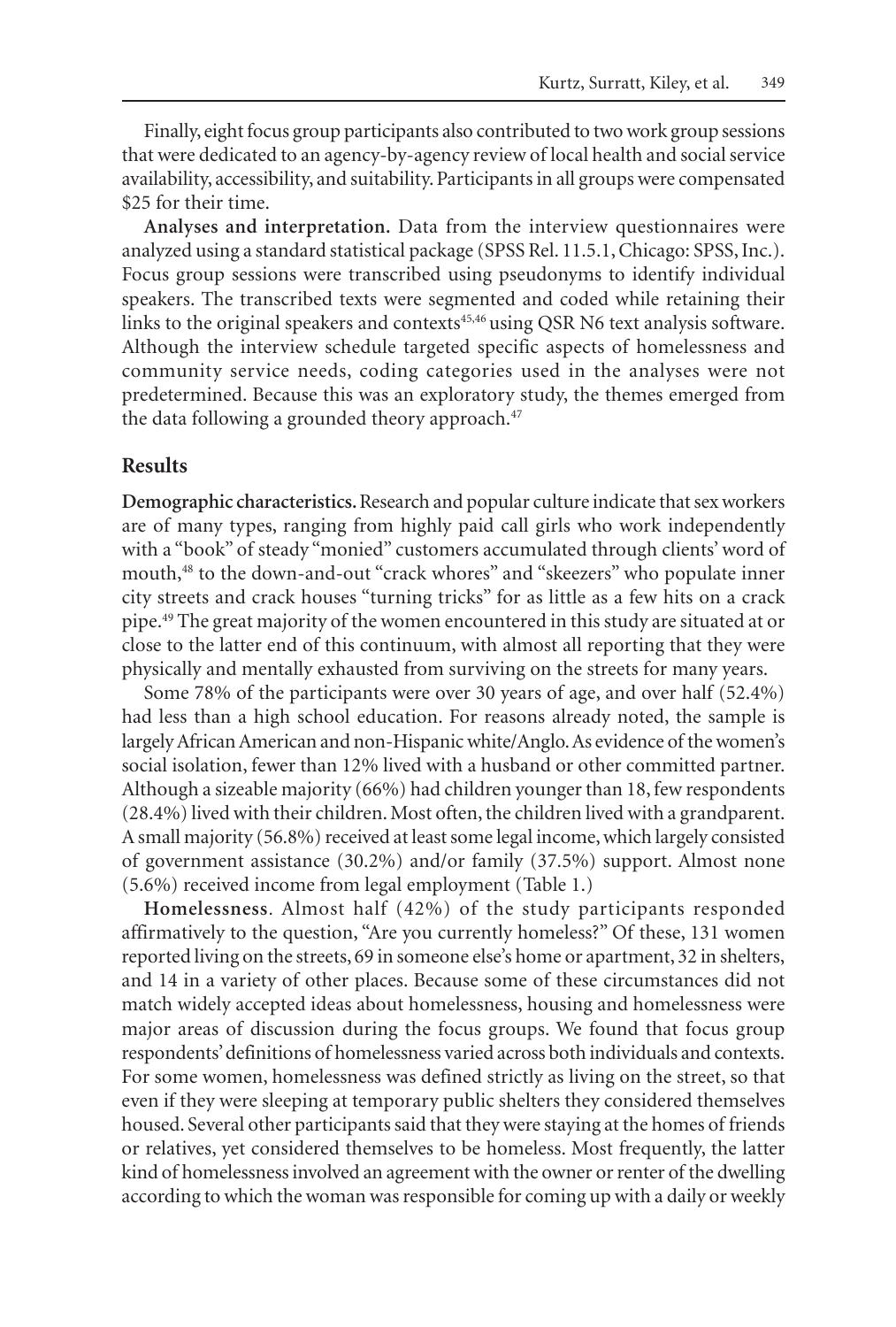# **Table 1.**

|                                | $\boldsymbol{N}$ | $\frac{0}{0}$ |
|--------------------------------|------------------|---------------|
| Age $(y)$                      |                  |               |
| $18 - 20$                      | 18               | 3.1           |
| $21 - 30$                      | 111              | 18.9          |
| $31 - 40$                      | 239              | 40.8          |
| $41 - 50$                      | 207              | 35.3          |
| >50                            | 11               | 1.9           |
| Median age $=$ 38              |                  |               |
| Ethnicity                      |                  |               |
| African American               | 377              | 64.4          |
| White/Anglo                    | 111              | 18.9          |
| Latina                         | 82               | 14.0          |
| Other                          | 16               | 2.7           |
| Education                      |                  |               |
| 8th grade or less              | 52               | 8.9           |
| $9 - 12y$                      | 255              | 43.5          |
| High school diploma/GED        | 173              | 29.5          |
| At least some college          | 106              | 18.1          |
| Financial status               |                  |               |
| Homeless (self-report)         | 246              | 42.0          |
| Receive any legal income       | 333              | 56.8          |
| Marital status                 |                  |               |
| Never married                  | 341              | 58.0          |
| Married/live-in partner        | 69               | 11.9          |
| Separated                      | 66               | 11.3          |
| Divorced                       | 88               | 15.0          |
| Widowed                        | 22               | 3.8           |
| Have children <18              | 328              | 66.0          |
| Place of residence             |                  |               |
| Own house/apartment            | 143              | 24.4          |
| Someone else's house/apartment | 224              | 38.2          |
| Hotel/rooming house/other      | 50               | 8.5           |
| Shelter                        | 35               | 6.0           |
| <b>Streets</b>                 | 134              | 22.9          |

## **DEMOGRAPHIC CHARACTERISTICS OF WOMEN SEX WORKERS**  $(N = 586)$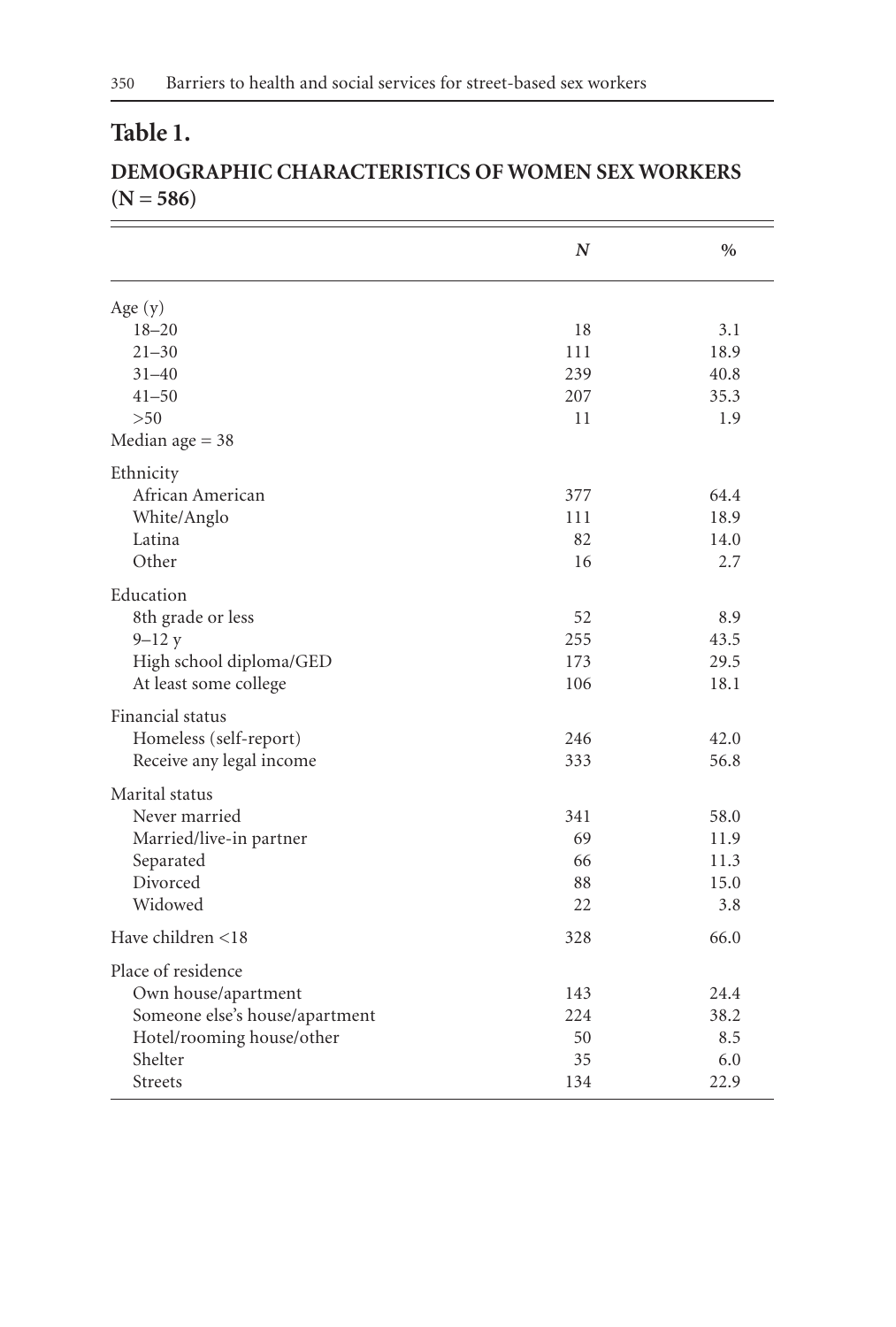rent payment, without which she would be turned out into the street. In other cases, the woman was allowed to sleep at her friend's or relative's home under only the most restrictive circumstances. In one case, this included the woman having sex with her male relatives as a condition of receiving shelter.

Contrary to our expectations, these focus group discussions showed that the terms *homeless* and *housed* were of little utility in identifying needs and barriers because none of the focus group respondents lived in stable and secure housing. Even those focus group participants who considered themselves housed were just a few days' income away from being on the streets. All of the women we spoke with had spent nights on the street at some time in their lives; most had had many such experiences, regardless of their current circumstances. This was also quite likely the case for the large majority of the women we had interviewed using the survey instruments.

**Drug use.** Drugs used during the month prior to the baseline interview are shown in Table 2. Crack cocaine has been the primary abused drug in the Miami area since the mid-1980s,<sup>7</sup> and so it is not surprising that crack was used by almost as many respondents as alcohol. Few of the women were current injection drug users, and only 19.5% reported the use of any form of heroin in the past 30 days.

**Health characteristics.** Current and historical measures of physical health are shown in Table 3. A large minority (38.4%) of intervention program clients reported fair or poor health at baseline. The data also showed that many women were unaware of their true health status, however. Of 120 women who showed positive results for HIV on tests administered as a part of the study, only 66 (55%) had already known they were infected. Of 284 participants who tested positive for past exposure to HBV, only 13.0% had ever been told they had had the disease. And for the 158 women who tested positive for HCV infection, only one third (34.2%) already knew their status. Few clients were covered by any sort of health insurance plan; almost all those who had coverage were under a public assistance arrangement. Signaling the likelihood of ongoing mental and emotional distress, self-reported rates of childhood physical (76.3%) and sexual (51.9%) abuse were extremely high.

**Perceived health care and social service needs: Survey data.** Table 4 shows the frequency of women's responses to the open-ended question, "What kind of community service do you most need?" for both the total sample and those who reported being homeless at baseline. A surprisingly large proportion (17.5%) of homeless women either said they did not know or said they needed nothing. Interviewers or staff reported that such responses most often came from women who projected an aura of self-sufficiency and bravado despite their circumstances. Shelter and employment were the other most common responses, with some form of mental or physical heath care (including drug treatment) cited next most often. Homeless women's responses did not vary greatly from those of the total sample, with the single exception of shelter, cited by 41% of self-reported homeless women. Buttressing the point made earlier regarding homelessness as a somewhat subjective and context-bound status, however, 42 self-reported housed women also said that their priority need was shelter. Food and clothing were relatively rare responses to this question (and even rarer for homeless women), suggesting that these survival needs are already being met in the community.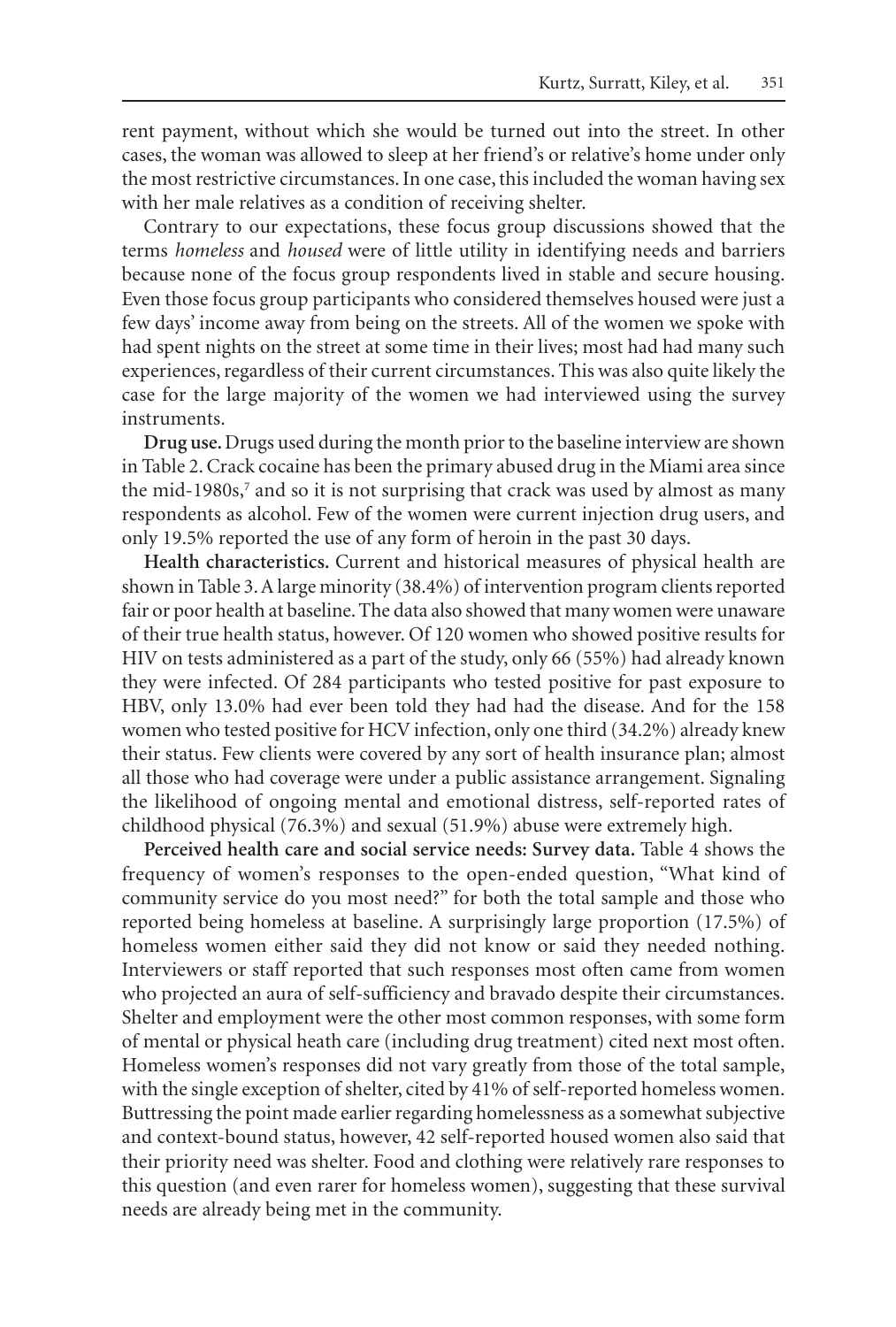# **Table 2.**

#### **PRIOR MONTH'S DRUG USE BY WOMEN SEX WORKERS (***N* **= 586)**

|                   | $\boldsymbol{n}$ | $\%$ |  |
|-------------------|------------------|------|--|
| Alcohol           | 446              | 76.1 |  |
| Crack cocaine     | 430              | 73.4 |  |
| Marijuana         | 351              | 59.9 |  |
| Other cocaine     | 251              | 42.8 |  |
| Heroin            | 114              | 19.5 |  |
| Injected any drug | 79               | 13.5 |  |

# **Table 3.**

#### **HEALTH CHARACTERISTICS OF WOMEN SEX WORKERS (***N* **= 586)**

|                                                         | $\boldsymbol{n}$ | $\%$ |  |
|---------------------------------------------------------|------------------|------|--|
| Self-reported overall health status                     |                  |      |  |
| Excellent/very good                                     | 147              | 25.1 |  |
| Good                                                    | 214              | 36.5 |  |
| Fair                                                    | 175              | 29.9 |  |
| Poor                                                    | 50               | 8.5  |  |
| Positive test results in this study <sup><i>a</i></sup> |                  |      |  |
| <b>HIV</b>                                              | 120              | 22.4 |  |
| Hepatitis A (prior exposure)                            | 205              | 38.5 |  |
| Hepatitis B (prior exposure)                            | 284              | 53.3 |  |
| Hepatitis C                                             | 158              | 29.6 |  |
| Have health insurance                                   | 161              | 27.5 |  |
| Childhood trauma                                        |                  |      |  |
| Physically abused                                       | 447              | 76.3 |  |
| Sexually abused                                         | 304              | 51.9 |  |

*<sup>a</sup>* Percentages are based on number of women for whom test results were available.

**Perceived health care and social service needs: Focus group data.** As described in the Methods section, one of the major topics of the focus group discussions was the identification of health and social service needs of street-based women sex workers. A compendium of the needs cited by the focus group participants is found in Table 5. Starting with physical needs, the focus group participants affirmed that free food and clothing can be found with some dependability at local social service agencies, although it took some time to learn which days and times specific agencies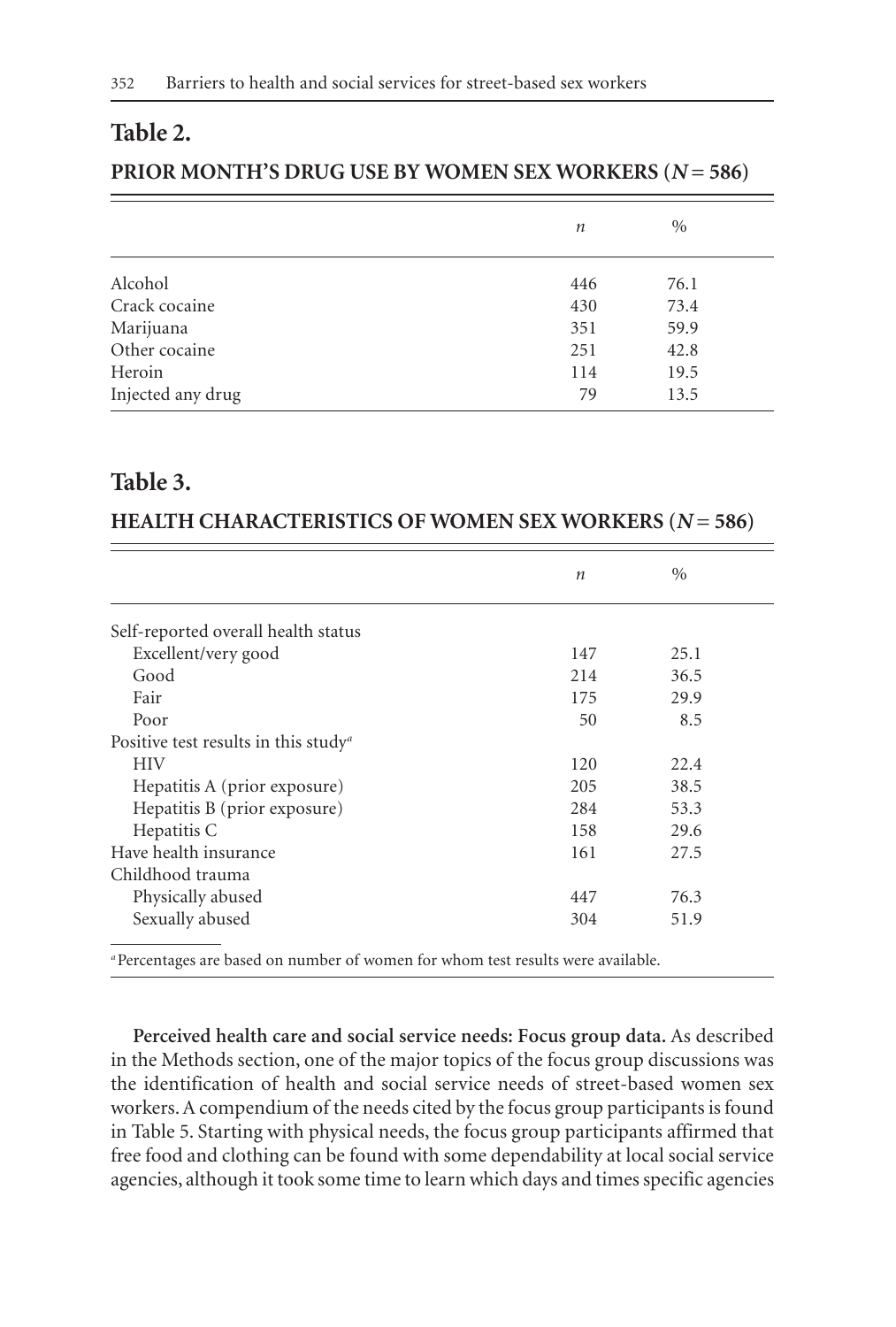## **Table 4.**

| Most urgent need         | <b>Total sample</b><br>$(N = 586)$ | $\%$ | <b>Homeless</b><br>$(n = 246)$ | $\%$ |
|--------------------------|------------------------------------|------|--------------------------------|------|
|                          |                                    |      |                                |      |
| Shelter                  | 143                                | 24.4 | 101                            | 41.0 |
| Employment               | 105                                | 17.9 | 42                             | 17.1 |
| Medical care             | 51                                 | 8.7  | 13                             | 5.3  |
| Drug treatment           | 49                                 | 8.4  | 18                             | 7.3  |
| Mental health counseling | 33                                 | 5.6  | 9                              | 3.7  |
| Food                     | 26                                 | 4.4  | 4                              | 1.6  |
| Financial assistance     | 20                                 | 3.4  | 8                              | 3.3  |
| Clothing                 | 10                                 | 1.7  | $\overline{2}$                 | 0.8  |
| Education                | 10                                 | 1.7  | 1                              | 0.4  |
| AIDS education           |                                    | 1.2  | $\Omega$                       | 0.0  |
| Furniture                | 5                                  | 0.9  | $\Omega$                       | 0.0  |
| Transportation           | 5                                  | 0.9  | 3                              | 1.2  |
| Child care               | 3                                  | 0.5  | $\Omega$                       | 0.0  |
| Legal assistance         | $\mathfrak{D}$                     | 0.3  | $\mathfrak{D}$                 | 0.8  |
| Nothing/don't know       | 116                                | 20.0 | 43                             | 17.5 |

#### **SOCIAL SERVICE NEEDS IDENTIFIED BY WOMEN SEX WORKERS** IN MIAMI, FLORIDA  $(N = 586)$

opened their doors to homeless and indigent women. Fresh water for drinking and bathing was the daily survival need in the scarcest supply. Women reported that local agencies that provide food invariably offer soda or coffee (and rarely, juice) rather than water. Neighborhood businesses and homeowners refused women's requests for a cup of water or the use of a hose. Similarly, shower facilities were very difficult to come by outside of publicly financed homeless shelters. One privately operated men's shelter opens its showers to women just one afternoon per week. Together with the lack of resources to purchase feminine sanitary products, toiletries, and condoms, the scarcity of fresh water creates conditions that present major health risks for these women.

Although the need for shelter is readily apparent for homeless women, other needs for access to specialized physical spaces are less obvious. Without storage space for possessions, women are often assaulted or otherwise robbed of the few goods they own. Without access to food preparation and storage spaces, women on the streets must often purchase expensive and non-nutritious fast food, eat from garbage cans, or depend on social service agencies for food. Without a safe place to keep money or valuables, sex workers are effectively trapped in a cycle of spending all of their income on the same day they earn it so as not to risk being robbed, thereby perpetuating their economic marginalization. Only one respondent reported finding a legitimate place of temporary employment that would hold her paycheck until she requested it; in this way, she gradually became able to save enough for a deposit on an apartment. Lack of access to telephones, laundry equipment, and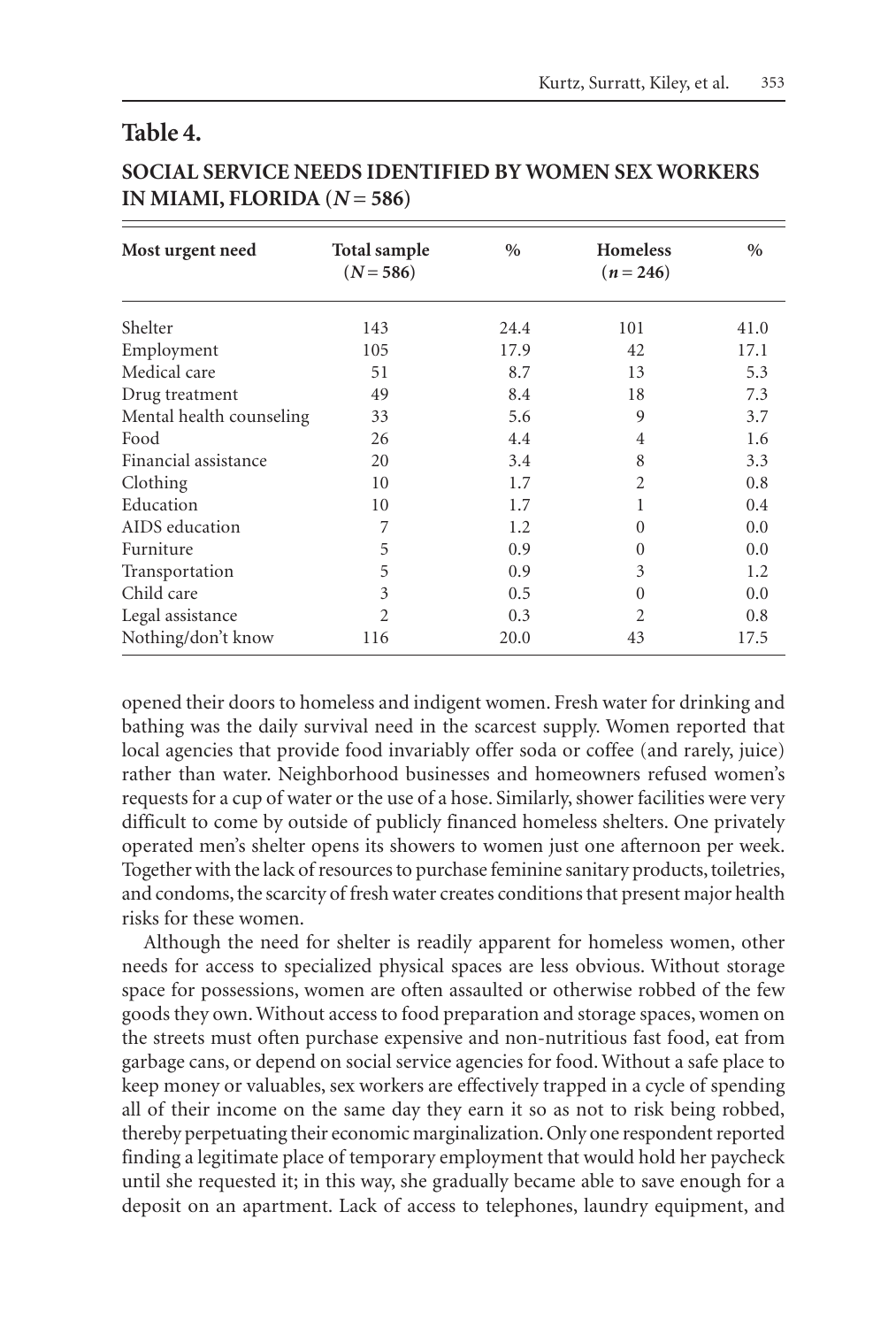| Pregnancy/reproductive care<br>HIV/hepatitis/STI care<br>General medical care<br>Physical trauma care<br>Drug detoxification<br>Dental and eye care<br>Drug treatment<br>Domestic violence protection<br>Crisis intervention<br>Counseling<br>Friendship<br>Food storage/preparation<br>Possessions storage<br>Sanitary products<br>Money storage<br>Condoms<br>Toiletries<br>Clothing<br>Showers<br>Shelter<br>Water<br>Services<br>Food<br>Survival<br>Space | Physical needs | Mental/emotional<br>needs | Health care needs | Longer term needs                                                                                                                                                                                                                            |
|----------------------------------------------------------------------------------------------------------------------------------------------------------------------------------------------------------------------------------------------------------------------------------------------------------------------------------------------------------------------------------------------------------------------------------------------------------------|----------------|---------------------------|-------------------|----------------------------------------------------------------------------------------------------------------------------------------------------------------------------------------------------------------------------------------------|
| Abbreviation: STI: sexually transmitted infection.<br>Transportation<br>Laundry                                                                                                                                                                                                                                                                                                                                                                                | Telephone      |                           |                   | Child custody/child care help<br>Social Security number<br>Physical rehabilitation<br>Mental health services<br>Employment services<br>Photo identification<br>Immigration papers<br>Mailing address<br>Social stability<br>Housing<br>Legal |

**Table 5.**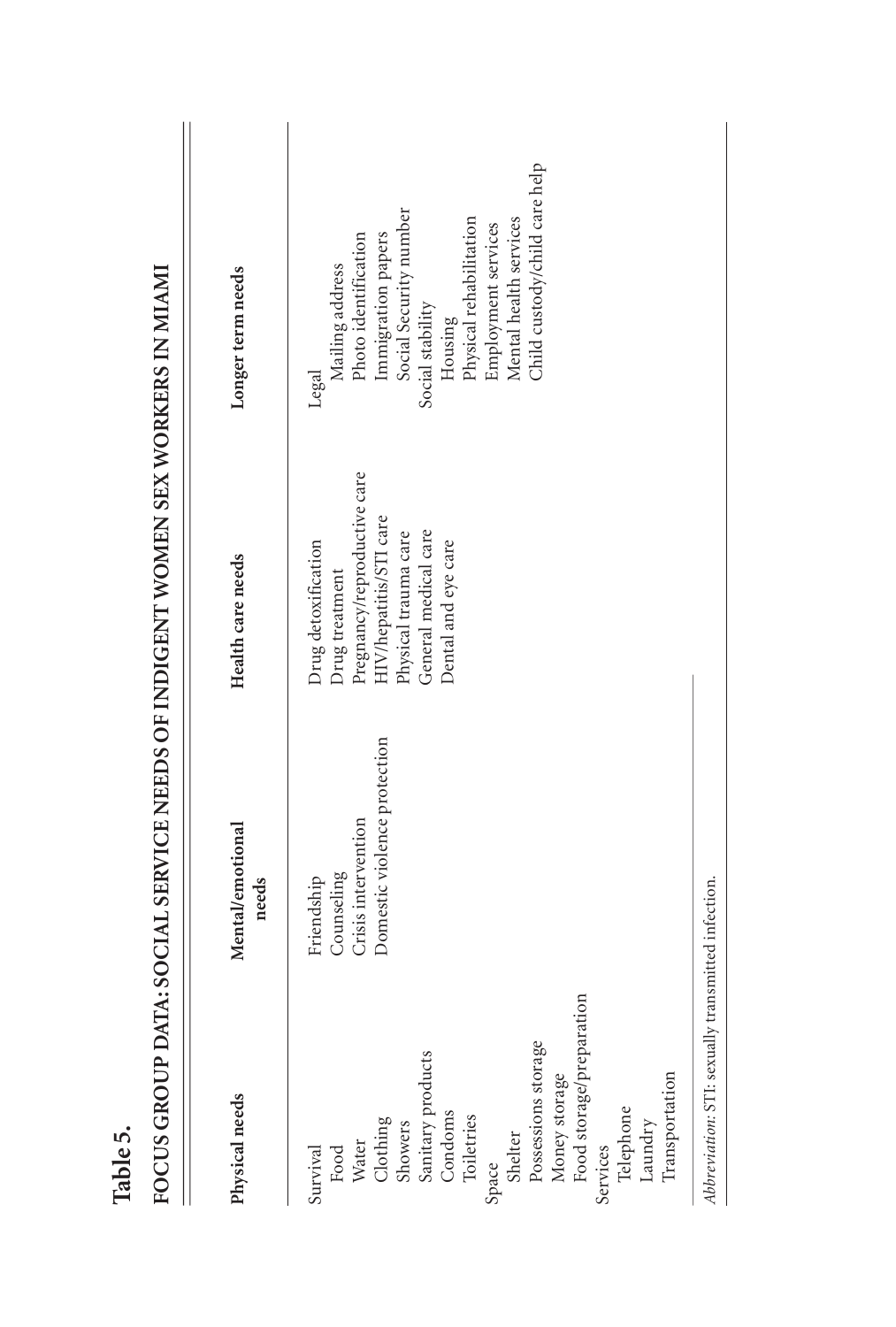transportation also prevented women from obtaining health and social services, getting legitimate jobs, and even from making money doing sex work.

As noted, the vast majority of the women in the study suffered physical and/or sexual abuse as children, and many experienced continuing psychological and emotional distress. Their drug use and involvement in the sex trade also frequently contributed to distance from family and friends, further reducing sources of both instrumental and social support. Many women also suffered violence from boyfriends, family, or husbands. The women's isolation and need for caring human contact were universal.

The generally poor health of the intervention program clients, and their lack of insurance coverage and financial resources, have already been described. Although hospital emergency room services are generally available in crisis situations, many barriers to health care access exist for the women in the study.

#### **Barriers to access**

*Structural barriers.* The focus group discussions regarding women's health and social service needs highlighted numerous problems the participants experienced in accessing services even when they are provided by community agencies. These barriers to access can be broadly categorized as structural or as individual. *Structural barriers,* as used here, refers to those factors that make an agency's programs unavailable to or inappropriate for women street-based sex workers because of the way the service is offered or delivered. *Individual barriers,* as used here, refers to aspects of a woman's specific circumstances, characteristics, or behaviors, although they may be common among women street-based sex workers in general. Across groups, participants cited the same barriers to care, which are listed in Table 6, where they have been categorized as structural or individual barriers.

Many necessary services, such as fresh water, showers, hygiene products, and laundry facilities, are simply unavailable to this population at reasonable cost. Furthermore, these purchases compete with numerous other monetary demands (temporary shelter, food, bus fare, and drugs). Regardless of what these women spend their limited funds on, the goods must be immediately consumed or discarded because of the lack of safe storage space.

Some other important services are available in the community but are difficult or impossible to reach by public transportation, or are targeted to specific demographic groups (e.g., Haitians) of which some women are not members. Many service providers, especially those in health care, require proof of legal identity and citizenship status, which many women are unable to provide; numerous sex workers in Miami are illegal immigrants, and others have been on the streets for so long that they no longer have a legitimate mailing address, driver's license, or known social security number.

Even when a woman finds a service for which she qualifies and is able to get there during business hours, she is often the victim of stigma associated with her sex work, poor hygiene and appearance, and/or drug use. Women often attempt to hide their sex work and drug use to increase the likelihood of receiving services although, in fact, hiding the very aspects of their lives that most harm their health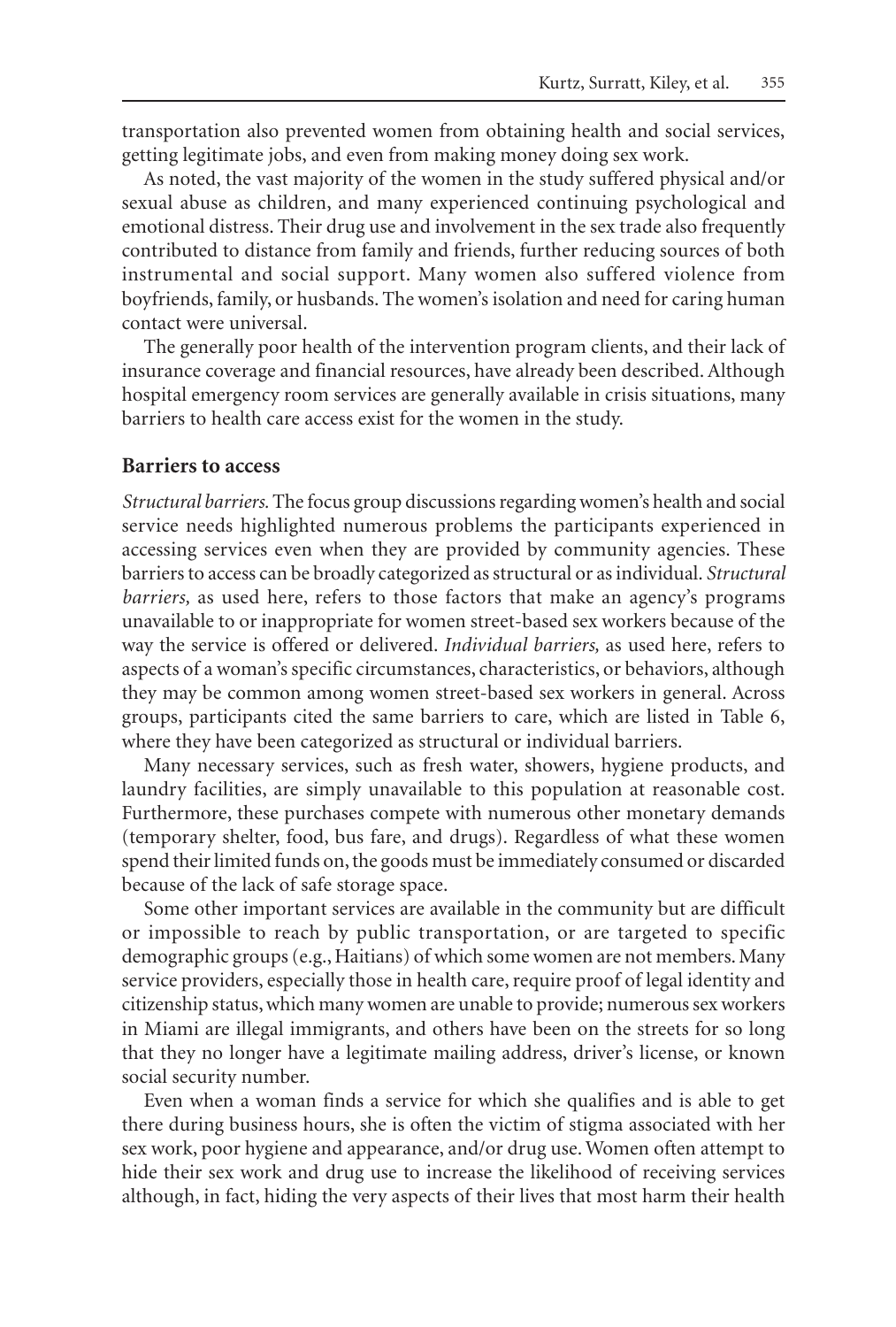### **Table 6.**

### **FOCUS GROUP DATA: BARRIERS TO HEALTH AND SOCIAL SERVICES ACCESS FOR INDIGENT WOMEN SEX WORKERS IN MIAMI, FLORIDA**

| <b>Structural barriers</b>         | Individual barriers                    |
|------------------------------------|----------------------------------------|
| Availability                       | Awareness of service                   |
| Information accessibility          | Drug seeking and use                   |
| Transportation                     | Street life distractions/sense of time |
| Legal status requirements          | Mental/emotional stability             |
| Social stigma                      | Fear of arrest                         |
| Program staff communication skills | Generalized fear                       |
| Program target population          | Client communication skills            |
| Program structure                  | Client dress/appearance                |
|                                    | Negative attitude                      |
|                                    | Low frustration tolerance              |

is self-defeating because providers may well remain unaware of their greatest needs for care. In any case, focus group participants agreed that it is extremely rare to find social service staff and health providers who are understanding of their problems and truly interested in providing help.

Publicly financed homeless shelters do exist in Miami, providing meals, showers, and case management services. These facilities are not suitable for drug-involved women sex workers, however; most respondents in this study indicated that they preferred to remain unsheltered. Shelters typically require clients to be inside by 4:30 or 5:00 PM each day, and that clients vacate the buildings by 8:00 or 9:00 AM the following morning. These curfews are incompatible with sex work. Furthermore, drug use is prohibited on shelter premises, creating an additional practical barrier, particularly for heroin users. Further, couples are permitted to stay together only if they also have children with them. In sum, strict shelter regulations are impossible for most street-based sex workers to abide by.

*Individual barriers.* Structural and individual barriers intersect in ways that often make problems self-perpetuating for street-based sex workers (see Table 6).

- 1. Lack of access to water, showers, and hygiene products increases the likelihood that a woman will be refused help or employment.
- 2. The inability to find shelter at hours of the day compatible with their lives leaves women on the street, and at increased vulnerability to violence, heavier drug use, and loss of self-esteem. Some women said they smoked crack all night on the streets so they would not risk being raped while asleep.
- 3. Living on the street increases drug seeking and use, making women less able to make the decisions necessary to find help.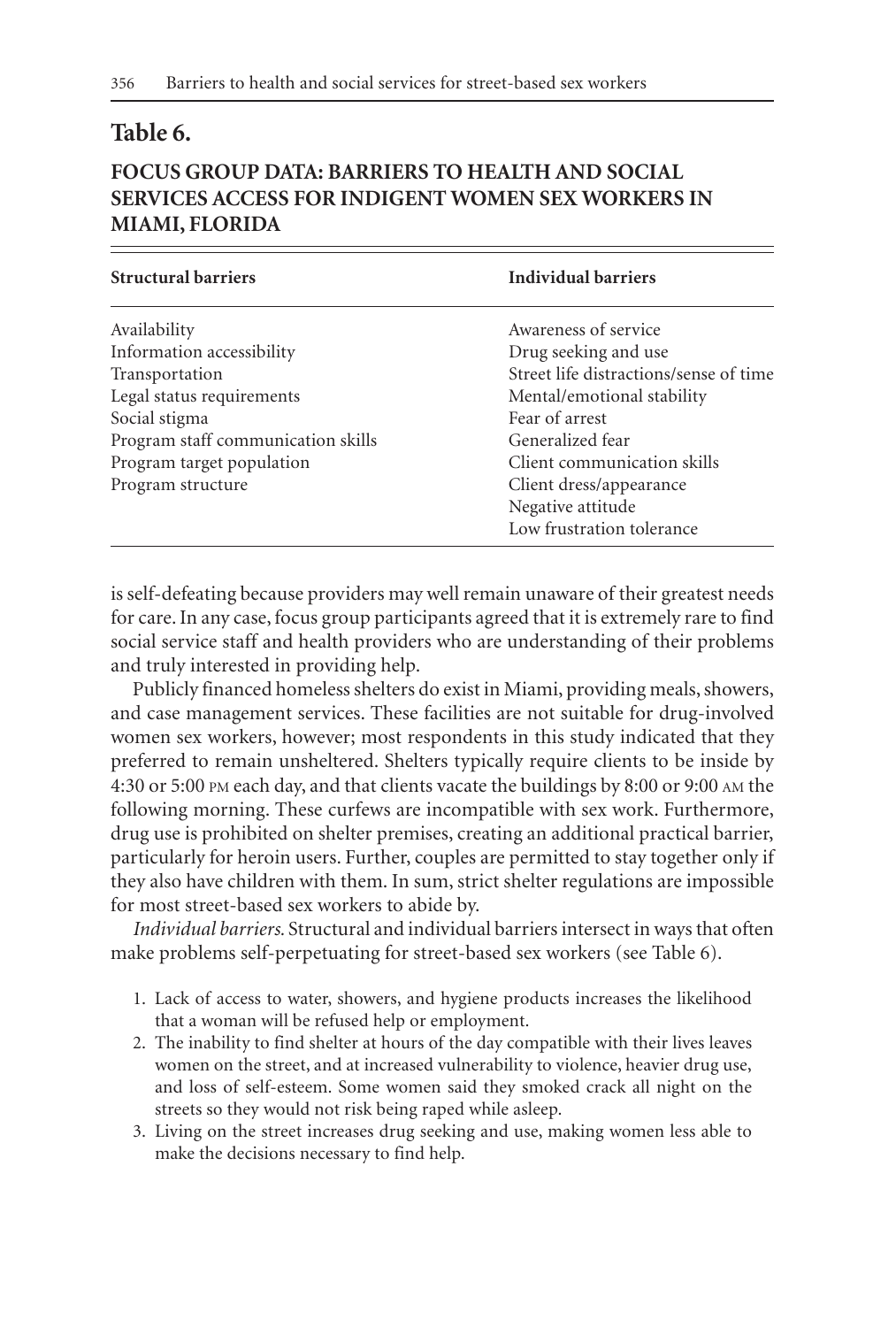- 4. Life on the streets hardens many women, leading them to expect social disdain, discrimination, and marginalization, so that they assume no one truly cares even when social service providers do offer assistance.
- 5. Drug use and street life foster the loss of social and communication skills, impatience, fear of authority figures, and a loss of sense of social time. Women often arrive late or on the wrong day for appointments and/or they are not willing to wait in line for service.
- 6. A lack of legal identity, address, and/or status causes women to be ineligible for most employment, and also to fear arrest on loitering, solicitation, and drug possession charges when going for help. Women said the latter was especially worrisome when seeking health care.

#### **Discussion**

Although it is impossible to select a truly random sample of street-based sex workers, the quantitative data presented here are drawn from a very large number of druginvolved women who work a single city stroll in Miami. Furthermore, recruitment was accomplished through the efforts of many different recruiters, limiting the introduction of social network bias into these data. Although the focus groups were conducted among only a small subsample of the project's clients, there were broad areas of agreement across groups concerning the prioritization of needs and barriers to accessing services. Furthermore, although Miami's drug-involved, street-based sex workers may not share all of the characteristics of homeless women in other cities, our findings are generally supported by other studies of the health and social service needs, and some of the barriers to access, of highly marginalized women.

This study's main contribution is the elaboration of the needs and barriers to access that are specific to drug-involved street-based women sex workers. Importantly, the nature of street-based sex work means that women represented in this study cannot be recruited into care through traditional street outreach or during normal business hours. Their level of isolation from other people, especially nondrug users, is especially severe. Nyamathi et al.<sup>50</sup> found that drug-involved homeless women who had social support only from other drug users had the equivalent of no social support at all. Major effects of this isolation among the women in the focus groups were loss of self-esteem and increased levels of distrust. Indeed, during their first visits to the project field office, the women's fear was palpable even though they had been brought to the site by other sex workers who had informed them that it was safe. Many women were convinced to visit the field office only because they were completely exhausted and out of options.

On an acute care level, interview data from this study found that many women are so disoriented by drug use and life on the street that they cannot even readily identify what their needs are. Nevertheless, focus group discussions indicated that food and clothing are generally available in the community, and are best acquired using street knowledge. On the other hand, agencies that conduct outreach to this population should be made aware of the critical need for access to fresh water and showers, and they should be urged to find ways to provide these. Organizations that distribute food would do well to substitute water for all other currently offered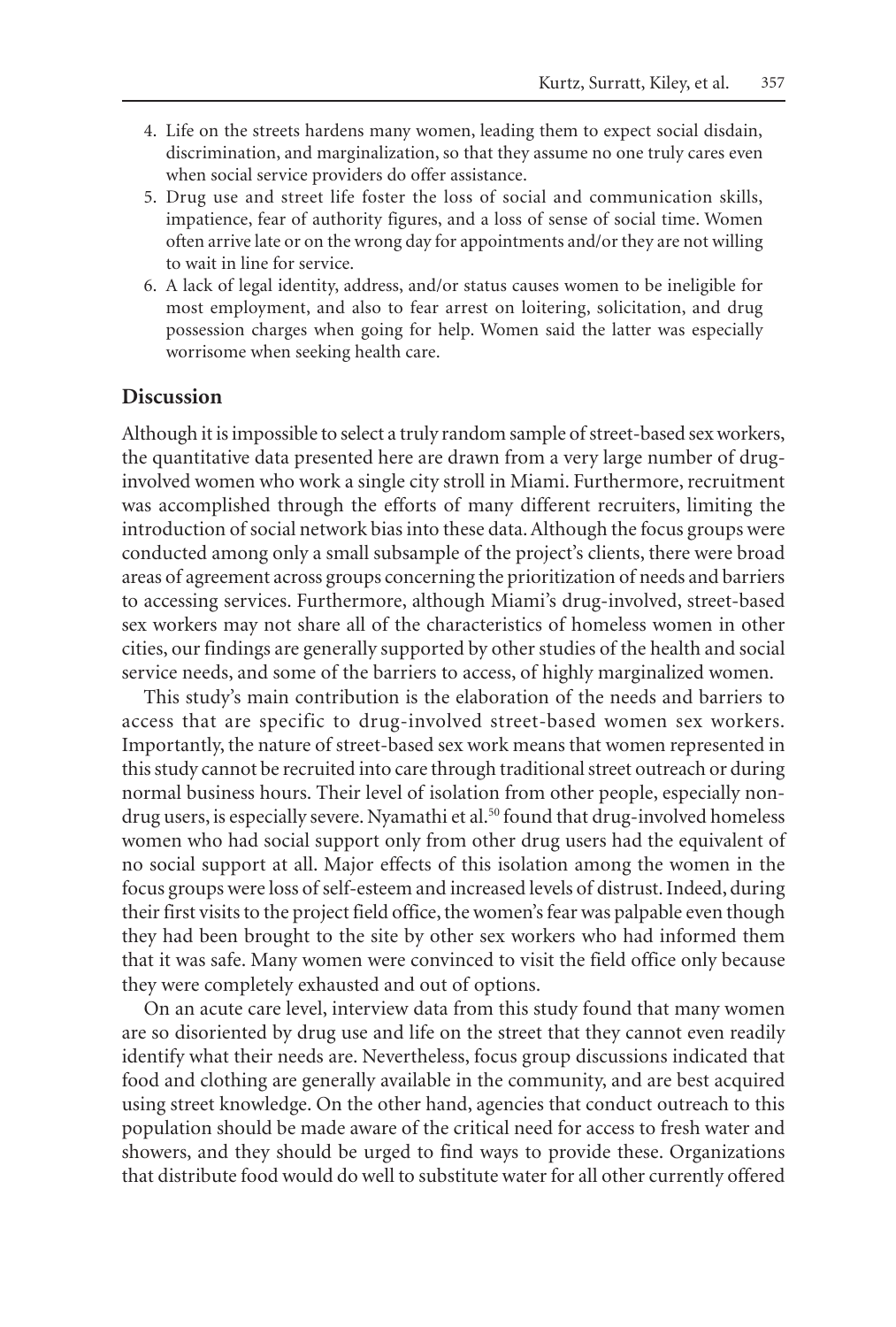beverages. Agencies housed in suitable buildings might consider setting aside small outdoor areas with showers and inexpensive privacy curtains.

Although acute physical needs must be met before other concerns can be addressed, focus group discussions pointed out that higher level needs vary depending on a woman's individual circumstances. Only some women had lost their legal identities or required immigration papers. Mental health care needs were prioritized over physical care by some women but not others. For these reasons, an individualized case management approach to service provision is suggested.

The findings elaborated here also suggest that social service and health care staff members (including administrative, reception, and secretarial staff) would benefit from training designed to increase their sensitivity to the needs, fears, social disconnectedness, and secretiveness of many street-based sex workers. At the same time, there are some structural barriers to service for sex workers that would be difficult or impossible to eliminate in the context of shelter provision for a more general homeless population. Curfews, prohibition of drugs and drug use on premises, and similar rules are necessary to keep shelters running in an orderly fashion and to provide needed structure to clients' lives.

Given this reality, a fruitful area for research is the identification of mechanisms to bridge the gaps between street-based sex workers and existing front-line service providers. The goal of such research would be to find effective ways to increase women's empowerment and reduce their marginalization to the extent that they can successfully navigate the complex web of social service and health care entities that exists in every community. Such efforts might include providing an intermediate level of case management, perhaps including former drug-involved sex workers in key support roles, to keep clients engaged and on a path toward making consistent, if small, steps to getting care and treatment.

Taking this point one step further, studies from many areas of health promotion have suggested that providing factual information alone is typically insufficient to produce substantial change in risk behaviors in which people have engaged for quite some time.<sup>51</sup> Because many health risk behaviors occur in an interpersonal context, a successful approach to risk reduction has been the use of peer role models and educators who attempt to redefine peer group norms and reinforce risk reduction. Peer education has (1) contributed to increases in prenatal care seeking among migrant farm worker mothers<sup>52</sup>; (2) promoted health screening increases among low-income, older African American populations<sup>53</sup>; (3) provided effective HIV prevention information to homeless youth who were not served by traditional HIV education efforts<sup>54</sup>; and (4) reduced high-risk sexual behaviors among young gay men.<sup>55</sup> Peer leaders in the injection drug user community trained as AIDS educators were also found to increase needle cleaning in their social networks.<sup>56</sup> Finally, several studies have demonstrated that the use of peers as HIV interventionists has been more effective in reducing risky drug using behaviors than interventions by public health counselors with regard to reducing sexual risk behaviors.<sup>57,58</sup> Research designed to improve service provision to drug-using populations by way of the involvement of peer facilitators appears to be a useful direction for future investigation.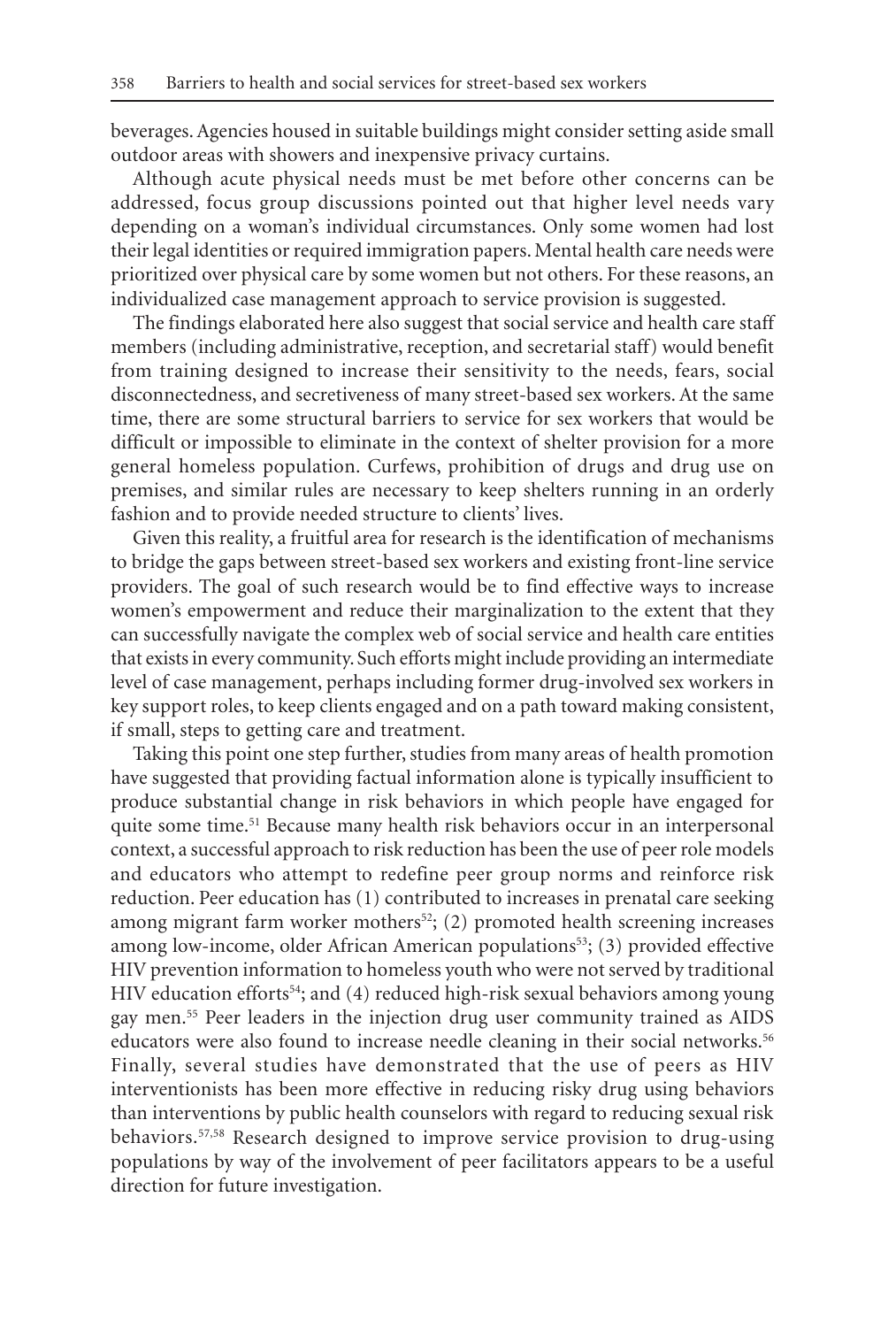### **Acknowledgments**

This research was supported by HHS Grant # RO1-DA13131 from the National Institute on Drug Abuse.

### **Notes**

- 1. Davis NJ. From victims to survivors: working with recovering street prostitutes. In: Weitzer R, ed. Sex for sale: prostitution, pornography, and the sex industry. New York: Routledge, 2000.
- 2. Wenzel SL, Leake BD, Gelberg L. Risk factors for major violence among homeless women. J Interpers Violence 2001 Aug 1;16(8):739–52.
- 3. Baseman J, Ross M, Williams M. Sale of sex for drugs and drugs for sex: an economic context of sexual risk behaviors for STDs. Sex Transm Dis 1999 Sep;26(8):444–9.
- 4. Falck RS, Wang J, Carlson RG, et al. The epidemiology of physical attack and rape among crack-using women. Violence Vict 2001 Feb;16(1):79–89.
- 5. Gilbert L, El-Bassel N, Rajah V, et al. Linking drug-related activities with experiences of partner violence: a focus group study of women in methadone treatment. Violence Vict 2001 Oct;16(5):517–36.
- 6. Inciardi JA. Kingrats, chicken heads, slow necks, freaks, and blood suckers: a glimpse at the Miami sex for crack market. In: Ratner M, ed. Crack pipe as pimp: an ethnographic investigation of sex for crack exchanges. New York: Lexington Books, 1993.
- 7. Inciardi JA, Surratt HL. Drug use, street crime and sex-trading among cocainedependent women: implications for public health and criminal justice policy. J Psychoactive Drugs 2001 Oct–Dec;33(4):379–89.
- 8. Kurtz SP, Surratt HL, Inciardi JA, et al. Sex work and "date" violence. Violence Against Women 2004 Apr;10(4):357–85.
- 9. Teets JM. The incidence and experience of rape among chemically dependent women. J Psychoactive Drugs 1997 Oct–Dec;29(4):331–6.
- 10. El-Bassel N, Simoni JM, Cooper DK, et al. Sex trading and psychological distress among women on methadone. Psychol Addict Behav 2001 Sep;15(3):177–84.
- 11. Farley M, Barkan H. Prostitution, violence and posttraumatic stress disorder. Women Health 1998;27(3):37–49.
- 12. Gidycz CA, Coble CN, Latham L, et al. Sexual assault experience in adulthood and prior victimization experiences: a prospective analysis. Psychol Women Q 1993 Jun;17(2):151–68.
- 13. Maher L. Sexed work: gender, race and resistance in a Brooklyn drug market. Oxford: Clarendon Press, 1997.
- 14. Sterk CE, Elifson KW. Drug-related violence and street prostitution [Research Monograph]. In: De la Rosa M, Lambert EY, Gropper B, eds. Drugs and violence: causes, correlates, and consequences. Rockville, MD: National Institute on Drug Abuse, 1990.
- 15. Church S, Henderson M, Barnard M, et al. Violence by clients towards female prostitutes in different work settings: questionnaire survey. BMJ 2001 Mar 3;322(7285):524–5.
- 16. Coston CTM, Ross LE. Criminal victimization of prostitutes: empirical support for the lifestyle/exposure model. J Crim Justice 1998;21(1):53–70.
- 17. Inciardi JA, Horowitz R, Pottieger AE. Street kids, street drugs, street crime: an examination of drug use and serious delinquency in Miami. Belmont, CA: Wadsworth Publishing Company, 1993.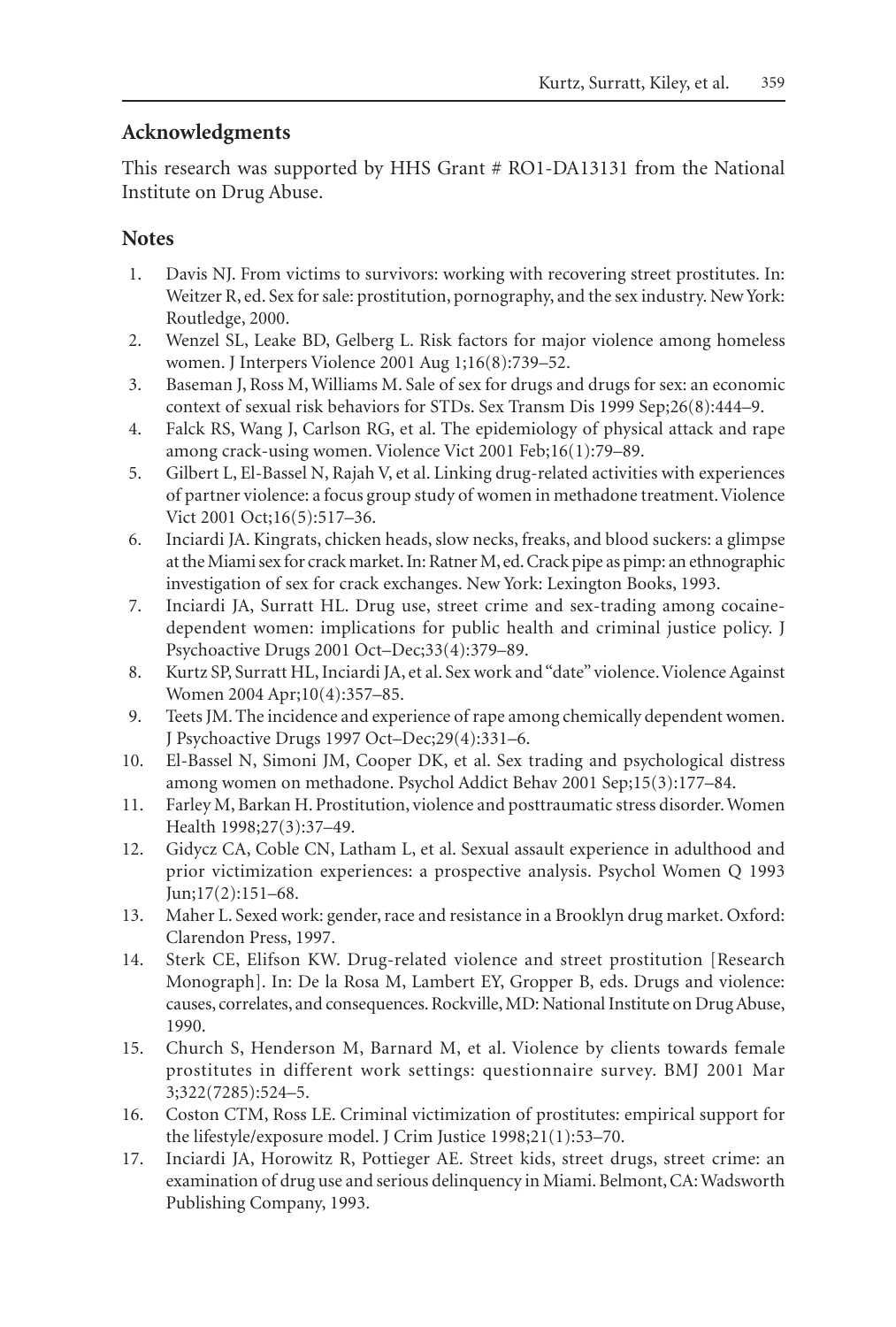- 18. Silbert MH, Pines AM. Early sexual exploitation as an influence in prostitution. Soc Work 1983 Jul/Aug;28:285–9.
- 19. Surratt HL, Inciardi JA, Kurtz SP, et al. Sex work and drug use in a subculture of violence. Crime Delinquency 2004;50(1):43–59.
- 20. El-Bassel N, Schilling RF, Irwin KL, et al. Sex trading and psychological distress among women recruited from the streets of Harlem. Am J Public Health 1997 Jan;87(1):66–70.
- 21. Erickson PG, Butters J, McGillicuddy P, et al. Crack and prostitution: gender, myths, and experiences. J Drug Issues 2000 Fall;30(4):767–88.
- 22. Maxwell SR, Maxwell CD. Examining the "criminal careers" of prostitutes within the nexus of drug use, drug selling, and other illicit activities. Criminology 2000 Aug;38(3):787–809.
- 23. McKeganey N, Bernard M. AIDS, drugs and sexual risk: lives in the balance. Buckingham, UK: Open University Press, 1992.
- 24. Miller EM. Street woman. Philadelphia: Temple University Press, 1986.
- 25. Phoenix J. Prostitute identities: men, money and violence. Br J Criminol 2000 Winter;40(1):37-55.
- 26. Young AM, Boyd C, Hubbell A. Prostitution, drug use, and coping with psychological distress. J Drug Issues 2000 Fall;30(4):789–800.
- 27. Goudreau R. Prostitutes' 'status' seen as a factor: Dade study shows sharp differences. The Miami Herald 1987 June 4:14A.
- 28. McKeganey NP. Prostitution and HIV: what do we know and where might research be targeted in the future? AIDS 1994 Sep;8(9):1215–26.
- 29. Deren S, Sanchez J, Shedlin M, et al. HIV risk behaviors among Dominican brothel and street prostitutes in New York city. AIDS Educ Prev 1996 Oct;8(5):444–56.
- 30. Porter J, Bonilla L. Drug use, HIV, and the ecology of street prostitution. In: Weitzer R, ed. Sex for sale: Prostitution, pornography, and the sex industry. New York: Routledge, 2000.
- 31. Kwiatkowski CF, Booth RE. Differences in HIV risk behaviors among women who exchange sex for drugs, money, or both drugs and money. AIDS Behav 2000 Sep;4(3):233–40.
- 32. Wojcicki JM, Malala J. Condom use, power and HIV/AIDS risk: sex-workers bargain for survival in Hillbrow/Joubert Park/Berea, Johannesburg. Soc Sci Med 2001 Jul;53(1):99–121.
- 33. Hansen H, Lopez-Iftikhar MM, Alegría MJ. The economy of risk and respect: accounts by Puerto Rican sex workers of HIV risk taking. J Sex Res 2002 Nov;39(4):292–301.
- 34. Yahne CE, Miller WR, Irvin-Vitela L, et al. Magdalena Pilot Project: motivational outreach to substance abusing women street sex workers. J Subst Abuse Treat 2002 Jul;23:49–53.
- 35. Hatton DC. Homeless women's access to health services: a study of social networks and managed care in the US. Women Health 2001;33(3–4):149–62.
- 36. McCoy HV, Messiah SE, Zhao W. Improving access to primary health care for chronic drug users: an innovative systemic intervention for providers. J Behav Health Serv Res 2002 Nov;29(4):445–57.
- 37. Rosengard C, Chambers DB, Tulsky JP, et al. Value on health, health concerns and practices of women who are homeless. Women Health 2001 Oct;34(2):29–44.
- 38. Flynn L. The health practices of homeless women: a casual model. Nurs Res 1997 Mar–Apr;46(2):72–7.
- 39. Weissman G, Melchior L, Huba G, et al. Women living with substance abuse and HIV disease: medical care access issues. J Am Med Womens Assoc 1995 May/Aug;50:115–20.